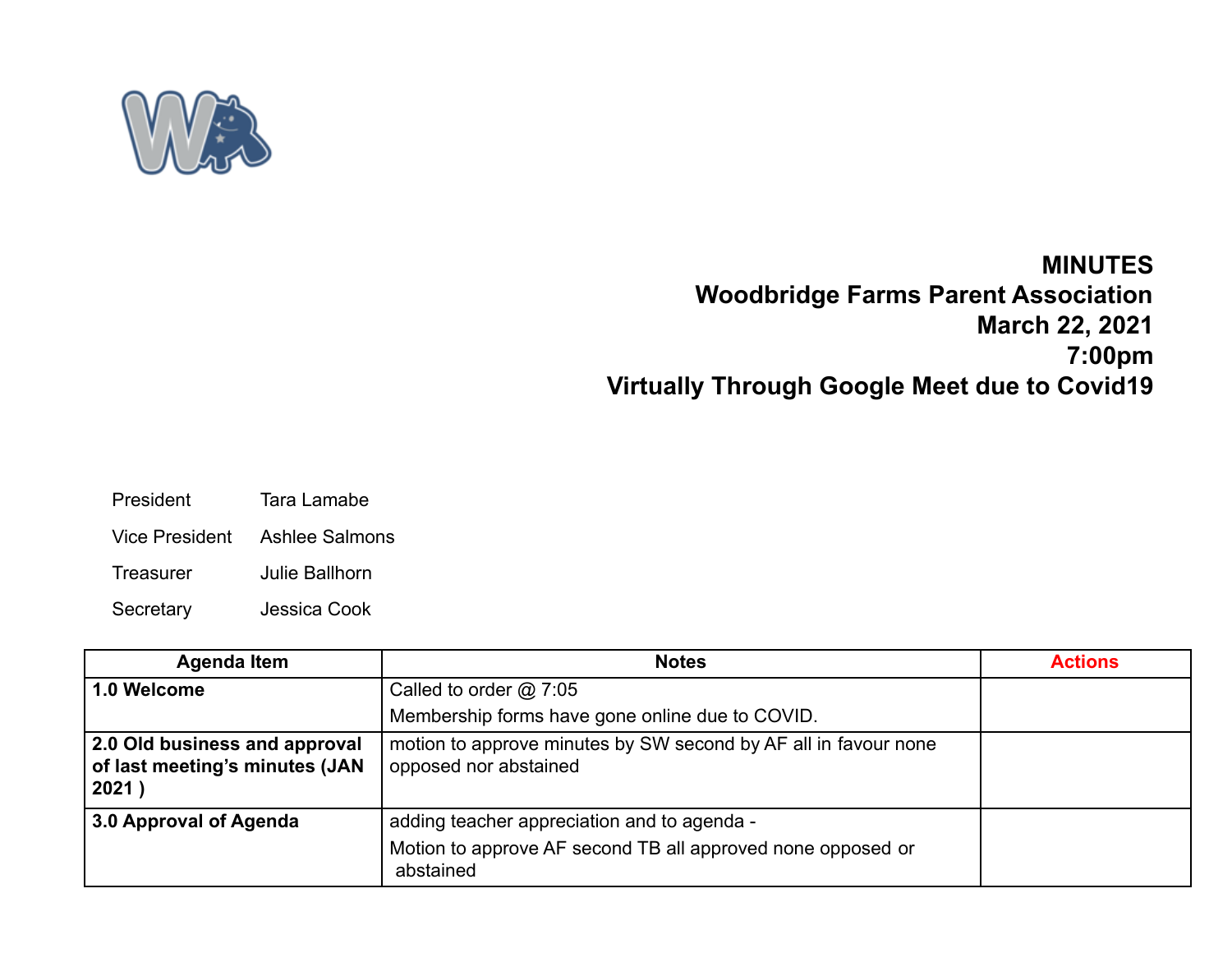| <b>4.0 Treasurer Update</b>   | March 22, 2021 Balance: \$15,596.43                                                                                                                                                                                                                                                                                                                                         |  |
|-------------------------------|-----------------------------------------------------------------------------------------------------------------------------------------------------------------------------------------------------------------------------------------------------------------------------------------------------------------------------------------------------------------------------|--|
|                               |                                                                                                                                                                                                                                                                                                                                                                             |  |
|                               | Expenses: \$33.48 Teacher Reimbursement                                                                                                                                                                                                                                                                                                                                     |  |
|                               | \$510.81 Operating Insurance                                                                                                                                                                                                                                                                                                                                                |  |
|                               | \$78.80 Christmas Treat                                                                                                                                                                                                                                                                                                                                                     |  |
|                               | Update re: Insurance Premium - there was an error in initial invoice, actual<br>cost \$510.81                                                                                                                                                                                                                                                                               |  |
|                               | Agenda Item:                                                                                                                                                                                                                                                                                                                                                                |  |
|                               | GIC renewal - \$10,000 renews May 2021 (2 additional \$10,000 GICS<br>invested until Jan 2022 and Jan 2023)                                                                                                                                                                                                                                                                 |  |
|                               | Table the GIC until May meeting.                                                                                                                                                                                                                                                                                                                                            |  |
|                               |                                                                                                                                                                                                                                                                                                                                                                             |  |
| <b>5.0 Fundraising Update</b> | Working with Panago pizza for a pizza night. You buy panago pizza<br>from the wye road location on set date and school gets 15% and<br>people get 15% off - pick up only.                                                                                                                                                                                                   |  |
| <b>6.0 Funding Requests</b>   | Staff requests front beds of the school need to be revamped. Trees<br>need to be trimmed and planters attended to.                                                                                                                                                                                                                                                          |  |
|                               | potentially having families help volunteering their time and effort.                                                                                                                                                                                                                                                                                                        |  |
|                               | School admin will find out what they can and can't do and what they<br>need PA to assist with.                                                                                                                                                                                                                                                                              |  |
| <b>7.0 New Business</b>       | Buddy bench plaque. \$257.45 to replace each depending on the size<br>with retired staff. We need to make sure they can fit 4 names on the<br>plaque. We need two for staff retirees.<br>We thought it would be nice to have a plaque for Jack as well.<br>Motion \$1500.00 to cover the cost of the plaques by JG second by TB<br>all in favour none opposed or abstained. |  |